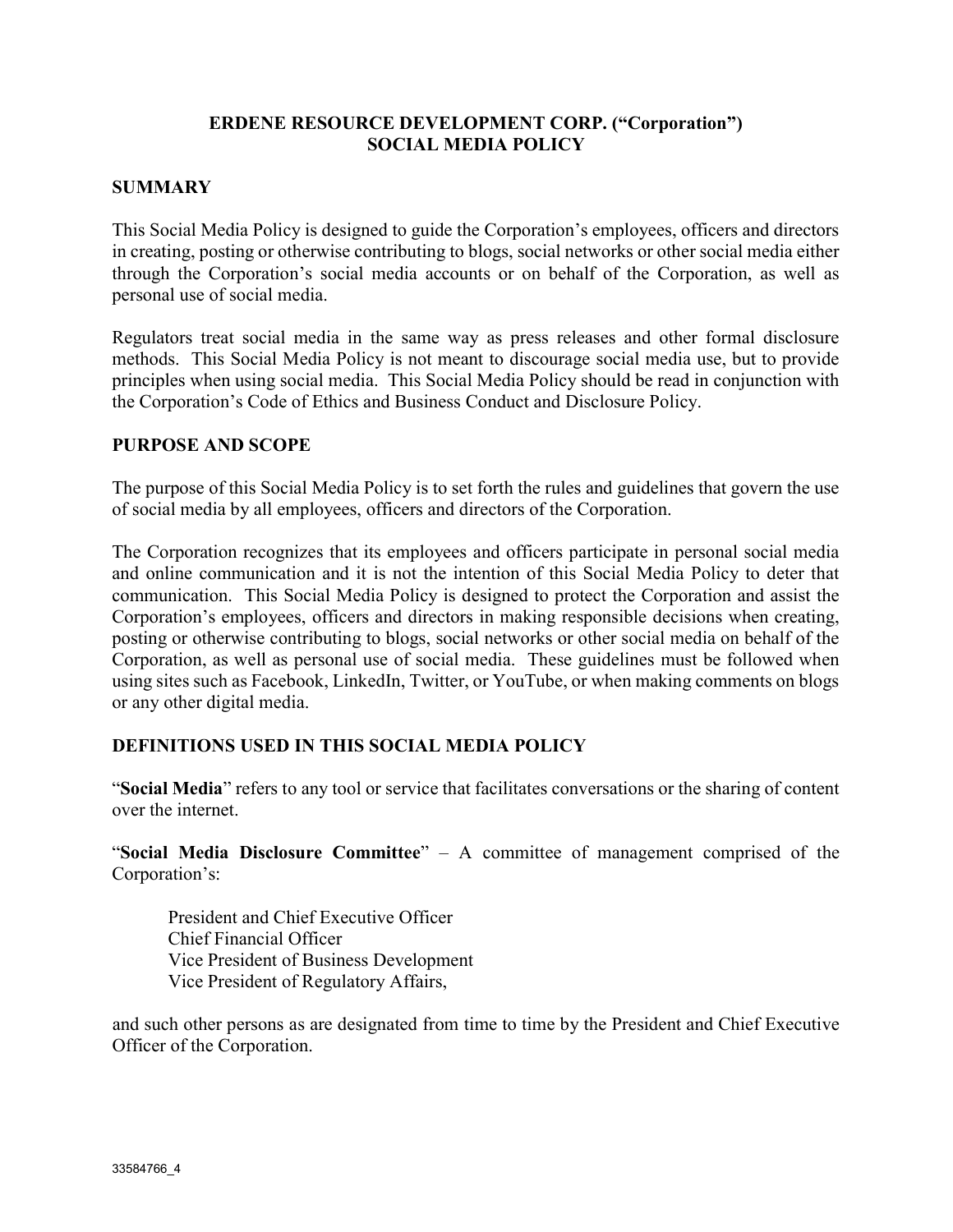"Disclosure Officer" – the individual who is appointed by the Corporation's Social Media Disclosure Committee and is responsible for communicating and managing the Corporation's Social Media messaging.

## BASIC PROCEDURES

All of the Corporation's Social Media posts must be reviewed and approved by at least two members of the Corporation's Social Media Disclosure Committee, one of whom shall be the President and Chief Executive Officer or the Chief Financial Officer before posting.

The Disclosure Officer will act as lead on all official posts regarding the Corporation, ensuring the Corporation's social media "voice" and approach are aligned with the official press release and its marketing objectives. Disclosure should be consistent among all audiences, including the investment community, the media, investors and employees.

The Disclosure Officer will be responsible for monitoring all of the Corporation's Social Media accounts, including third party postings about the Corporation.

#### BASIC PRINCIPLES

These principles apply to professional use of Social Media on behalf of the Corporation as well as personal use:

- (a) Adhere to the Corporation's Code of Ethics and Business Conduct and Disclosure Policies. The policies can be found on the Corporation's website at https://the Corporation.com/en/corporate/governance/.
- (b) Use common sense and good judgment. Each employee, officer and director of the Corporation is responsible for his or her own actions and each must know that information that is posted or published has the potential to remain in the public domain indefinitely. All posts regarding the Corporation, or any of its activities, should reflect official and publicly available corporate policy.

Anyone posting or commenting on the Corporation's activities or interests without authorization from the Disclosure Officer or Social Media Disclosure Committee should make clear reference to the fact that the poster is conveying a personal opinion, and not speaking as an expert or qualified person or on behalf of the Corporation. Posts, or responses that warrant an expert response should be referred to the appropriate person who has the authority to address the matter on behalf of the Corporation. Each employee, officer or directors of the Corporation is required to report to the Disclosure Officer or a member of the Social Media Disclosure Committee any misleading, false or otherwise inappropriate posts.

Bearing in mind the viral nature of social media, team members must consider fully and carefully the content of any post, knowing it could make its way to the front pages of major news sites, and should strive to be respectful and exhibit professionalism in all posts. Any posts that contain statements, photos, video or audio that could reasonably be seen as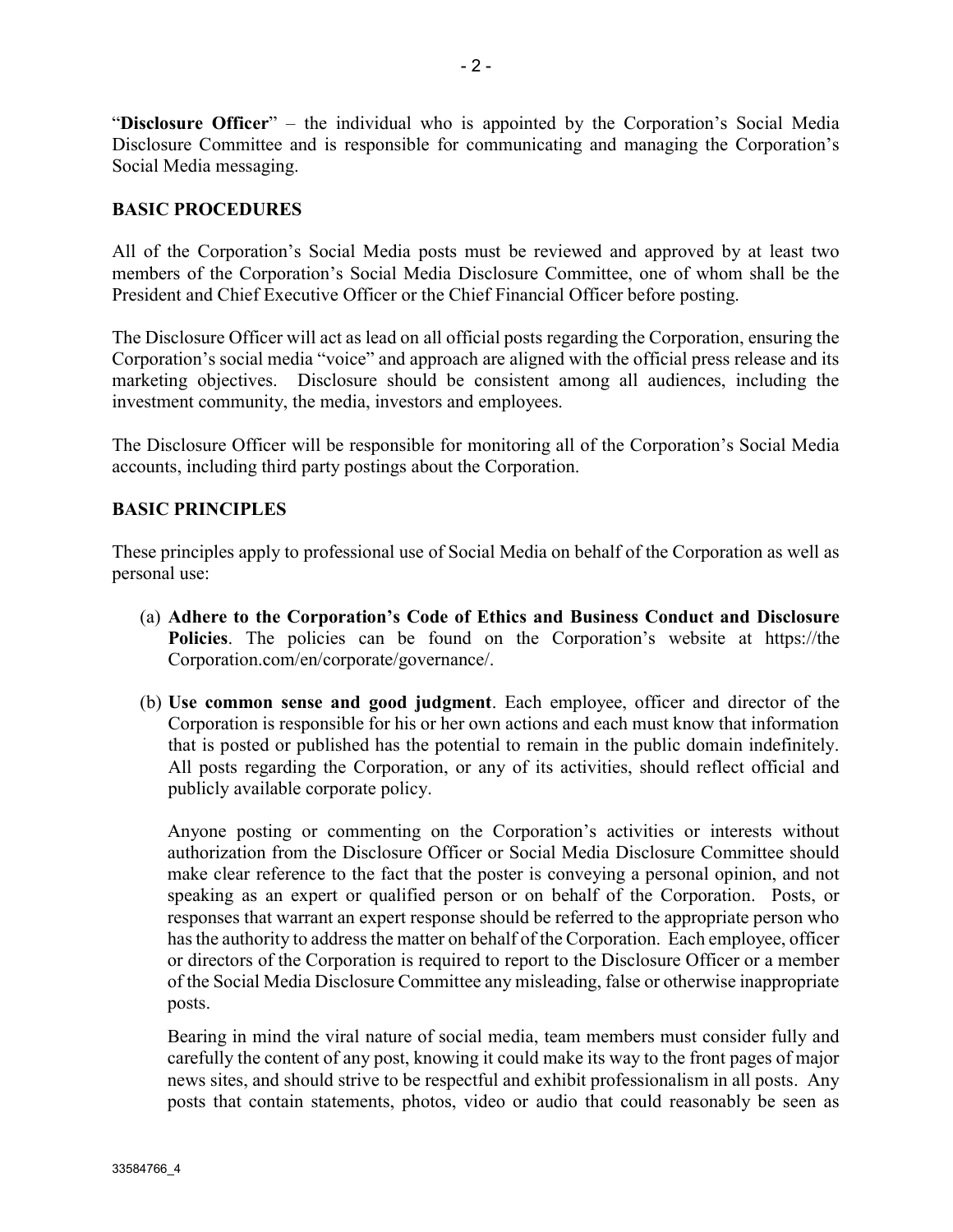malicious, obscene, threatening or intimidating will be regarded as a violation of this Social Media Policy.

- (c) Maintain confidentiality of business and proprietary information. With reference to the Corporation's Disclosure Policy, it would be regarded as a clear violation of this Social Media Policy to discuss any corporate-related information on social media that is not already in the public domain. This includes, but is not limited to, drill results, photographs of un-assayed drill cores, financial results and negotiations with stakeholders with respect to permitting or other matters. If a team member is uncertain as to whether something is confidential or not, that person should speak to a member of the Social Media Disclosure Committee prior to posting or commenting anything.
- (d) Only post information that is known to be accurate and publicly disclosed. If an employee, officer or director of the Corporation inadvertently posts information that is incorrect or misleading, that person must correct it immediately and, at the same time, bring the matter to the attention of the Social Media Disclosure Committee.
- (e) Refer media, press and investor inquiries to an authorized spokesperson of the Corporation if an official Corporation response is needed. No employee, officer or director of the Corporation should speak on behalf of the Corporation with the media, press or analysts/shareholders, unless they are an authorized spokesperson for the Corporation (namely the President and Chief Executive Officer or the Chief Financial Officer) or have consent from the Social Media Disclosure Committee.
- (f) Look before you link. Each employee, officer and director of the Corporation bears full responsibility for the content of what they post online. It is therefore essential that, prior to posting or responding to linked content, the employee, officer or director of the Corporation has read and understood the entire webpage or article to understand and ensure that their post is both accurate and factual. In posting a link, the team member assumes responsibility for third party content on that link.
- (g) Communicating in multiple languages. Disclosure should be consistent among all audiences, including the investment community, the media, investors and employees. This principle applies to contents that are translated into English or Mongolian.

# SOCIAL MEDIA DOs and DON'Ts

The following outlines expectations of employees, officers and directors of the Corporation when using Social Media on behalf of the Corporation and personally:

#### What You Should Do:

- (a) Disclose your Affiliation. If you talk about work related matters that are within your area of job responsibility you must disclose your affiliation with the Corporation.
- (b) State That It's YOUR Opinion when commenting on the business or work-related matters. Unless authorized to speak on behalf of the Corporation, you must state that the views expressed are your own.